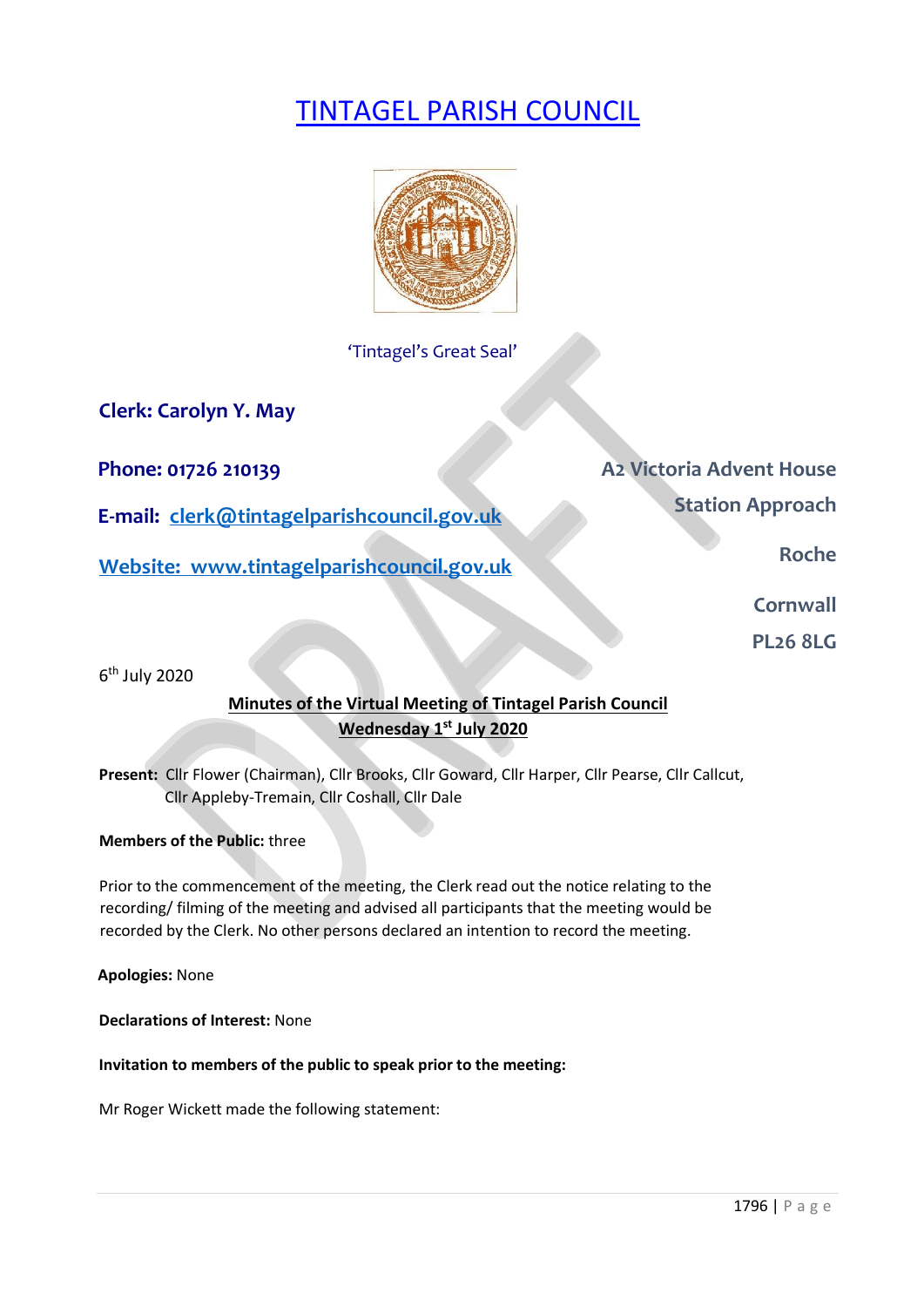"When the Visitors Centre was acquired by Tintagel Parish Council at least 2 or 3 Public Meetings took place and the consensus was in favour of the purchase.

I consider it only right and proper, that if a disposal of the Visitors Centre is being contemplated by the Parish Council, a similar public meeting should be held to allow parishioners their say. Particularly in light of restricted access to the Council during the lockdown period."

#### **AGENDA**

#### **MINUTES**

#### **Minute 19 – 2020/21**

The Minutes from the Parish Council Meeting, held on the 3<sup>rd</sup> June 2020 were considered by Members, on a page by page basis. No issues were raised in relation to the same.

It was **proposed** by Cllr. Appleby - Tremain **seconded** by Cllr. Coshall and RESOLVED that the minutes be signed as a true record of the meeting. Eight in favour, one abstention. **Carried**.

#### **PLANNING MATTERS**

#### **Minute 20 – 2020/21**

**Planning Applications** - No planning applications discussed due to the sole application having been determined by Members under the delegated powers**.**

**Planning Determinations** - Noted

#### **FINANCE**

**Accounts Payable – Appendix D (as published) plus additional Invoices, received after the publication of the Agenda.**

#### **Minute 21– 2020/21**

Members considered the schedule of payments to be made. It was proposed by Cllr Brooks, seconded by Cllr Flower and RESOLVED that the schedule of accounts, at Appendix D, plus additional invoices, would be accepted. Unanimous. **Carried.**

|         | <b>Type</b> | Payee                   | <b>Amount</b><br>(Net) | <b>VAT</b> | <b>Total</b> | <b>BUS</b><br><b>BANK BAL</b> |
|---------|-------------|-------------------------|------------------------|------------|--------------|-------------------------------|
| 1072020 | <b>DD</b>   | Corona Energy           | 34.92                  | 6.99       | 41.91        | 25690.58                      |
| 1072020 | <b>DD</b>   | Opus Energy             | 98.24                  | 19.65      | 117.89       |                               |
| 1072020 | <b>DD</b>   | <b>BG Business</b>      | 181.50                 | 36.30      | 217.80       |                               |
| 1072020 | <b>BACS</b> | <b>Andy Pearce</b>      | 1388.50                | 0.00       | 1388.50      |                               |
| 1072020 | <b>BACS</b> | SeaDog IT               | 84.85                  | 0.00       | 84.85        |                               |
| 1072020 | <b>BACS</b> | <b>Rowe Accountants</b> | 500.00                 | 0.00       | 500.00       |                               |
| 1072020 | <b>DD</b>   | Google Ireland          | 4.14                   | 0.00       | 4.14         |                               |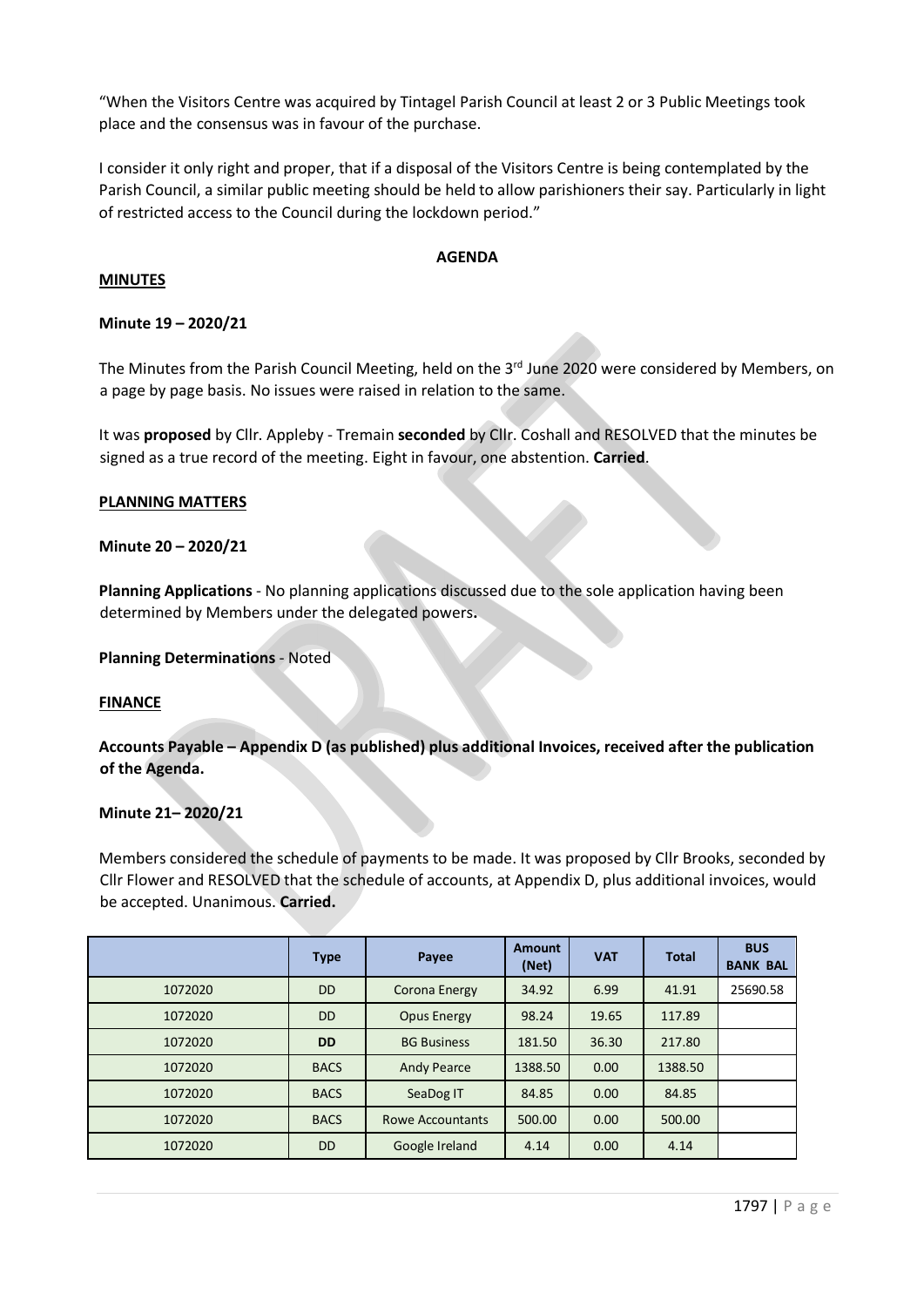| 1072020                                           | <b>BACS</b> | Callywith<br><b>Accountants</b> | 175.00       | 35.00        | 210.00       |              |
|---------------------------------------------------|-------------|---------------------------------|--------------|--------------|--------------|--------------|
| 1072020                                           | <b>BACS</b> | <b>HMRC</b>                     | 1245.02      | 0.00         | 1245.02      |              |
| 22062020                                          | <b>BACS</b> | SeaDog IT                       | 25.00        | 0.00         | 25.00        |              |
| 9072020                                           | <b>DD</b>   | Service Charge                  | 5.00         | 0.00         | 5.00         |              |
| 1072020                                           | <b>BACS</b> | <b>Western Supply</b>           | 81.79        | 16.36        | 98.15        |              |
|                                                   |             |                                 | 3823.96      | 114.30       | 3938.26      |              |
| 1072020                                           | <b>BACS</b> | Google Ireland                  | 4.15         | 0.00         | 4.15         |              |
| 1072020                                           | <b>BACS</b> | <b>BT</b>                       | 60.75        | 12.15        | 72.90        |              |
| 1072020                                           | <b>BACS</b> | <b>Post Term Rent</b>           | 19.60        | 0.00         | 19.60        |              |
| 1072020                                           | <b>DD</b>   | Cornwall Council -<br>Rates     | 663.00       | 0.00         | 663.00       |              |
| 1072020                                           | <b>BACS</b> | <b>Suez</b>                     | 12.22        | 2.44         | 14.66        |              |
| 1072020                                           | <b>BACS</b> | <b>Mark Wilcox</b>              | 308.00       | 0.00         | 308.00       |              |
| <b>TVC Total</b>                                  |             |                                 | 1067.72      | 14.59        | 1082.31      |              |
| <b>Payments Exceeding £500 (net) - not Listed</b> |             |                                 |              |              |              |              |
| 25052020                                          | <b>DD</b>   | $\pmb{0}$                       | $\mathbf{0}$ | $\mathbf{0}$ | $\mathbf{0}$ |              |
|                                                   |             |                                 |              |              |              |              |
| 2020-21                                           | Income      |                                 |              |              |              |              |
| 26052020                                          | $\mathbf 0$ | <b>NIL</b>                      | $\mathbf 0$  | $\mathbf 0$  | $\mathbf 0$  |              |
|                                                   |             |                                 |              |              |              |              |
| <b>TPC Income</b>                                 |             |                                 | $\mathbf 0$  | $\mathbf 0$  | $\mathbf 0$  | $\mathbf{0}$ |

| <b>PC BUS BANK Income MAY</b><br>2020 |            |
|---------------------------------------|------------|
| <b>Bank Balance after DD/SO</b>       | 25690.58   |
| <b>TPC Transactions (ibid)</b>        | $-3938.26$ |
| <b>TVC Transactions (ibid)</b>        | $-1082.31$ |
| <b>Total Transactions</b>             | $-5020.57$ |
| <b>Reconciled Sum</b>                 | 20670.01   |

| <b>Parish Council Reserves</b>     |           |
|------------------------------------|-----------|
| Savings A/c TIPOL32                | 56589.21  |
| <b>National Savings Investment</b> | 4346.89   |
| Lloyds Bank Deposit A/c            | 56198.88  |
| <b>Total Reserves</b>              | 117134.98 |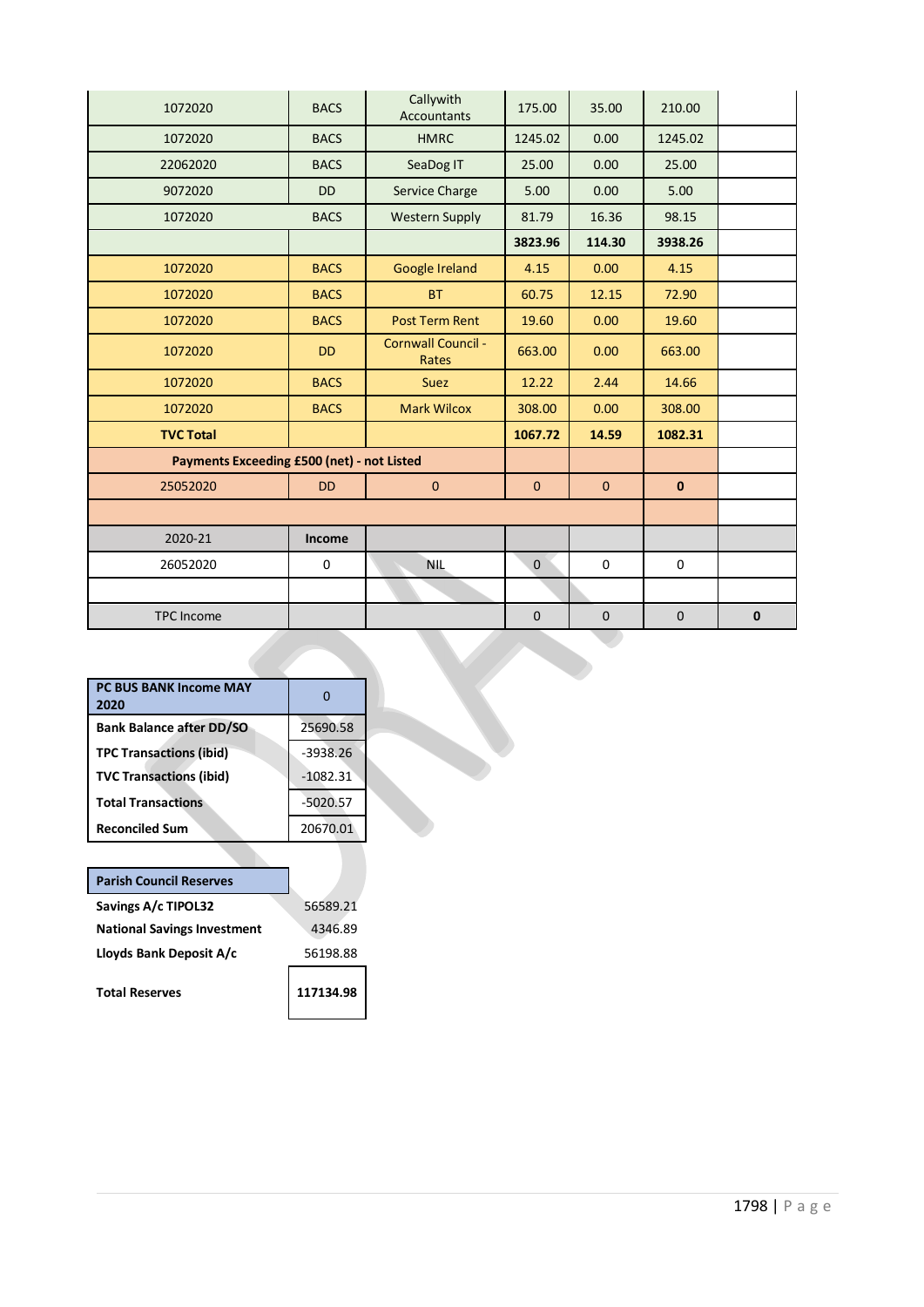# **Annual Governance Statement**

### **Minute 22– 2020/21**

Members considered the Annual Governance Statement. It was proposed by Cllr Brooks, seconded by Cllr Flower and RESOLVED that the schedule of accounts, at Appendix D, plus additional invoices, would be accepted. Unanimous. **Carried.**

### **Annual Accounting Statements**

#### **Minute 23– 2020/21**

Members considered the Annual Accounting Statement. It was proposed by Cllr Brooks, seconded by Cllr Flower and RESOLVED that the schedule of accounts, at Appendix D, plus additional invoices, would be accepted. Unanimous. **Carried.**

#### **Member Co-option**

The Clerk advised the Meeting that two applications had been received from person wishing to be considered for co-option to the Parish Council.

Members considered the matter and requested to know if co-option had to be undertaken immediately.

The Clerk advised that it would be advantageous to address the matter sooner, rather than later.

Members **agreed** that it would be better to undertake interviews of the applicant as soon as the Covid-19 situation permits but emphasized that the two current applicants would be interviewed first.

### **Tintagel Visitor Centre**

Prior to the commencement of the debate relating to the Tintagel Visitor Centre, the Clerk read out a letter from a Parishioner, who presented a well balanced and succinct argument in relation to the extant matter.

Councillor Coshall stated that she felt the TVC was under-utilized for tourists and advised the meeting that she had recently discussed the facility, and its potential use as a 'community hub' , with several Parishioners.

The community (as spoken to) appeared to be in favour of the facility being used for the community. Cllr Coshall highlighted the fact that there are several groups in the village that would benefit from the availability of a small space to meet. There was also a feeling that youth groups would be keen to access the facility.

The costs involved in the maintenance of the TVC were a source for concern to several Members and it was felt that the facility would be better utilized for the benefit of Parishioners. The location of the building meant that very few visitors pass the TVC – most people entering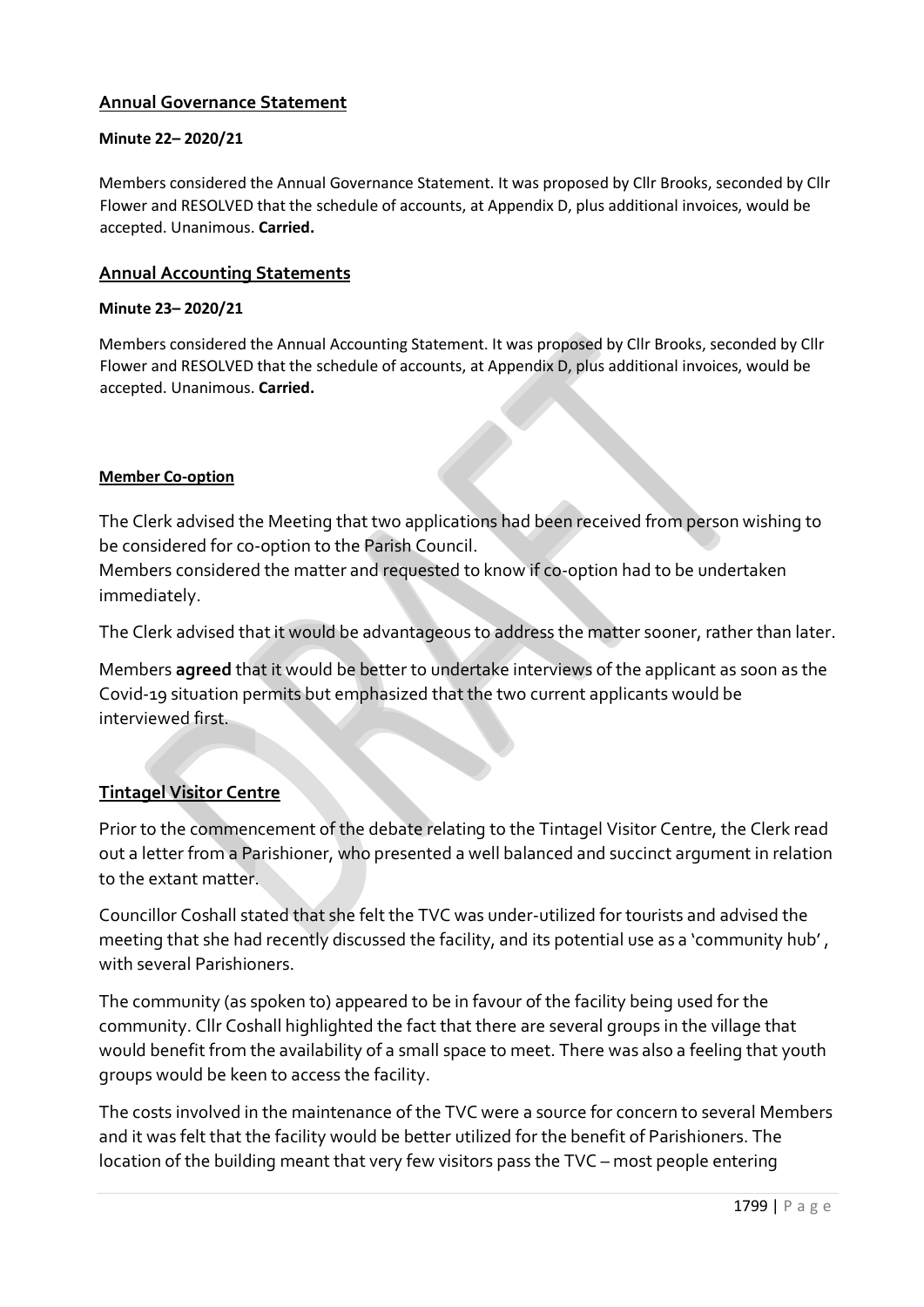Tintagel restrict themselves to the area between the roundabout (Fore Street/ Bossiney Rd) and the Castle. It was suggested that the provision of a smaller facility in the centre of the village would meet the needs of those visitors seeking information about the area.

Cllr Appleby-Tremain added that there had been a substantial amount of misinformation disseminated about the intentions of the Parish Council towards the TVC. The conversation held by the Meeting in June 2020, had merely presented suggestions about the future of the building. No decision to dispose of the same had been arrived at, yet there had been a great deal of discussion relating to sale of the same. She added that the TVC was an outmoded facility. Most visitors to the village seek to find information using their mobile telephones.

Cllr Harper stated that one of the problems that the TVC had faced was that of short opening hours. If the facility was open every day from 9am – 4 pm, then it would make money. It was also important to note that the TVC had been closed because of the restrictions imposed by Covid-19.

Cllr Pearse raised the issue of the cost of the facility to Parishioners whom, she added, effectively received nothing from it. The TVC generally serves to assist local businesses.

Cllr Coshall re-stated her view that the community needed a small space, where people can come together, and which does not cost a great deal to hire. The size of the potential venue would ensure that it would not impact adversely upon the usage and demand for the Tintagel Social Hall.

Cllr Flower advised the meeting that the situation was a difficult one. The facility had a wonderful group of volunteers, yet there were insufficient numbers of them to enable the facility to open all day. He did, however, caution the Members that it would be a good idea to defer the decision in the short-term. Once the lockdown was lifted, there would be an opportunity to assess the income potential of the facility again and seek additional volunteers.

Cllr Brooks addressed the meeting, stating that in 2011/12, at the time of purchase, the then Chairman of the Parish Council stated clearly that there was a requirement to run the facility as a Visitor Centre for a period of three years. It was stressed by that person that, should the facility not be financially viable after that period, then the Parish Council would consider the situation and determine what should be done with the building. Cllr Brooks added that the facility has been supported by the Parishioners of Tintagel for eight years and the losses have been substantial. He added that the current position was not tenable and that the continued operation as a TVC would result in even more losses.

Cllr Brooks highlighted the options facing the Members. Namely, the choices were:

- Sell the facility
- Lease the facility to a business
- Convert the facility into a Community Hub, or;
- Maintain the status quo

It was **proposed** by Cllr Brooks and **seconded** by Cllr Pearse, that the TVC should be converted into a small Community Space, for the benefit of the Parishioners of Tintagel.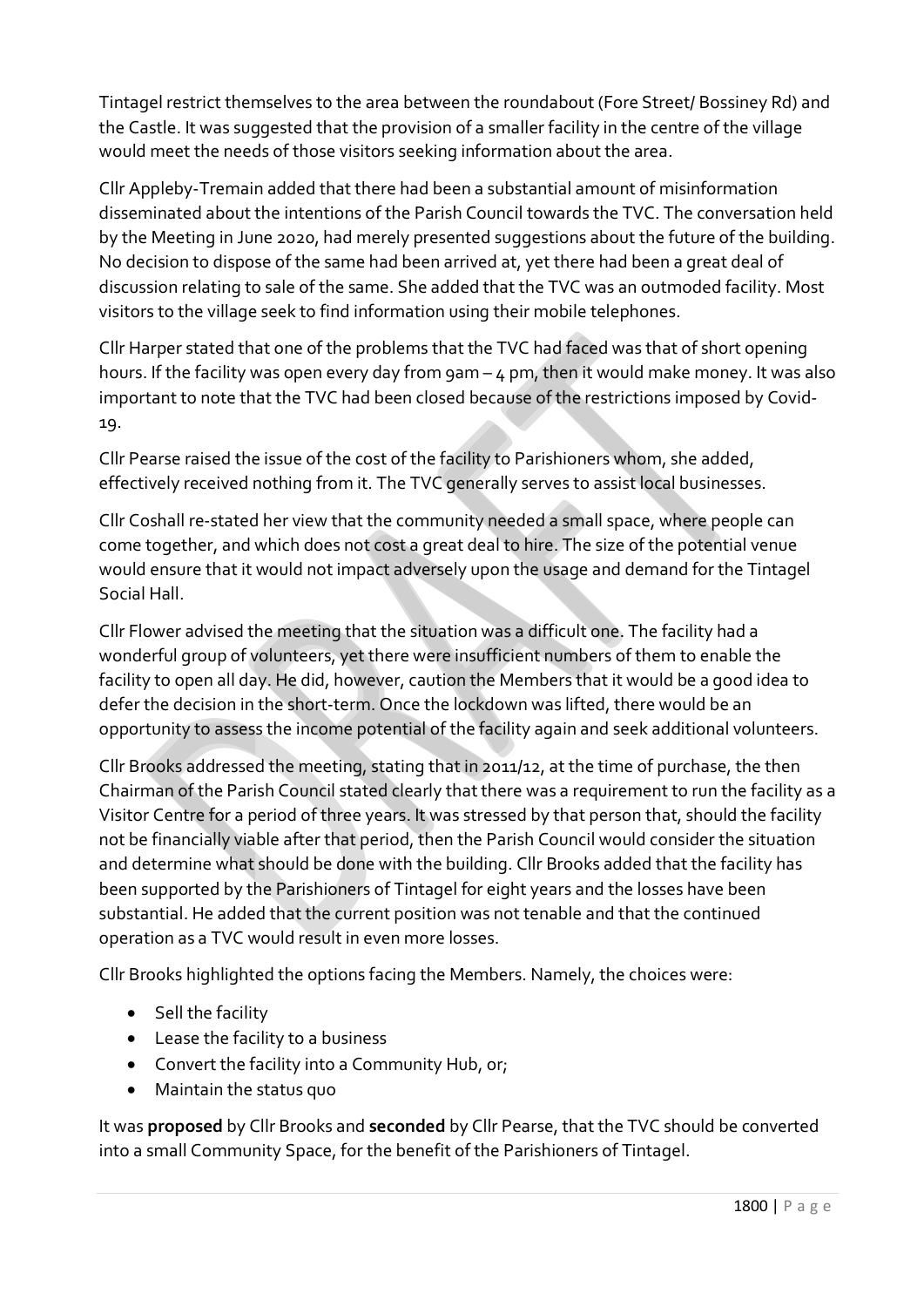Cllr Flower **proposed an amendment, seconded** by Cllr Goward. He proposed that the decision relating to the future of the TVC should be delayed until the costs of any proposed conversion work could be ascertained and to enable additional volunteers to be found to staff the facility (ergo: to maintain the status quo).

# **Minute 24 – 2020/21**

Members voted in relation to the amendment tabled by Cllr Flower. Three Members in favour of the amendment and six Members against. **Motion defeated**.

# **Minute 25 – 2020/21**

It was **proposed** by Cllr Brooks and **seconded** by Cllr Pearse and RESOLVED that the TVC should be converted into a small Community Space, for the benefit of the Parishioners of Tintagel. Two Members against, two abstentions and five Members in favour. **Carried.**

# **Trevena Square Lavatories**

The Clerk advised the Meeting that she had received a communication from a Parishioner, who had expressed concern at the number of people electing to relieve themselves in public areas. The Clerk had been informed that there had been instances where Parishioners gardens had been used as a lavatory.

The Clerk stated that there had been guidance received from Cornwall Council on the subject of opening the lavatories and that a subsequent telephone conversation had been held with a CC representative – relating to the onerous conditions. The Clerk had been advised that the conditions would be difficult to police and that members of the public would have to take some responsibility for their own safety.

# **Minute 26 – 2020/21**

It was **proposed** by Cllr Coshall and **seconded** by Cllr Appleby-Tremain and RESOLVED that one public lavatory stall should be opened at Trevena Square. However, prior to the facility being opened, the Clerk will ensure that the facility is deep cleaned, that a Legionnaire Test is carried out and that an appropriate cleaning company is employed to meet the cleaning criteria set out in Cornwall Council Guidance. Unanimous. **Carried.**

# **Reported Matters**

The Clerk advised the Meeting that a report had been received. She added that she had been in communication with a senior representative of Devon & Cornwall Constabulary.

At that juncture, there was an unauthorized interruption by a member of the public.

Cllr Flower requested that the unauthorized speaker refrain from interrupting the meeting. The interrupter failed to desist.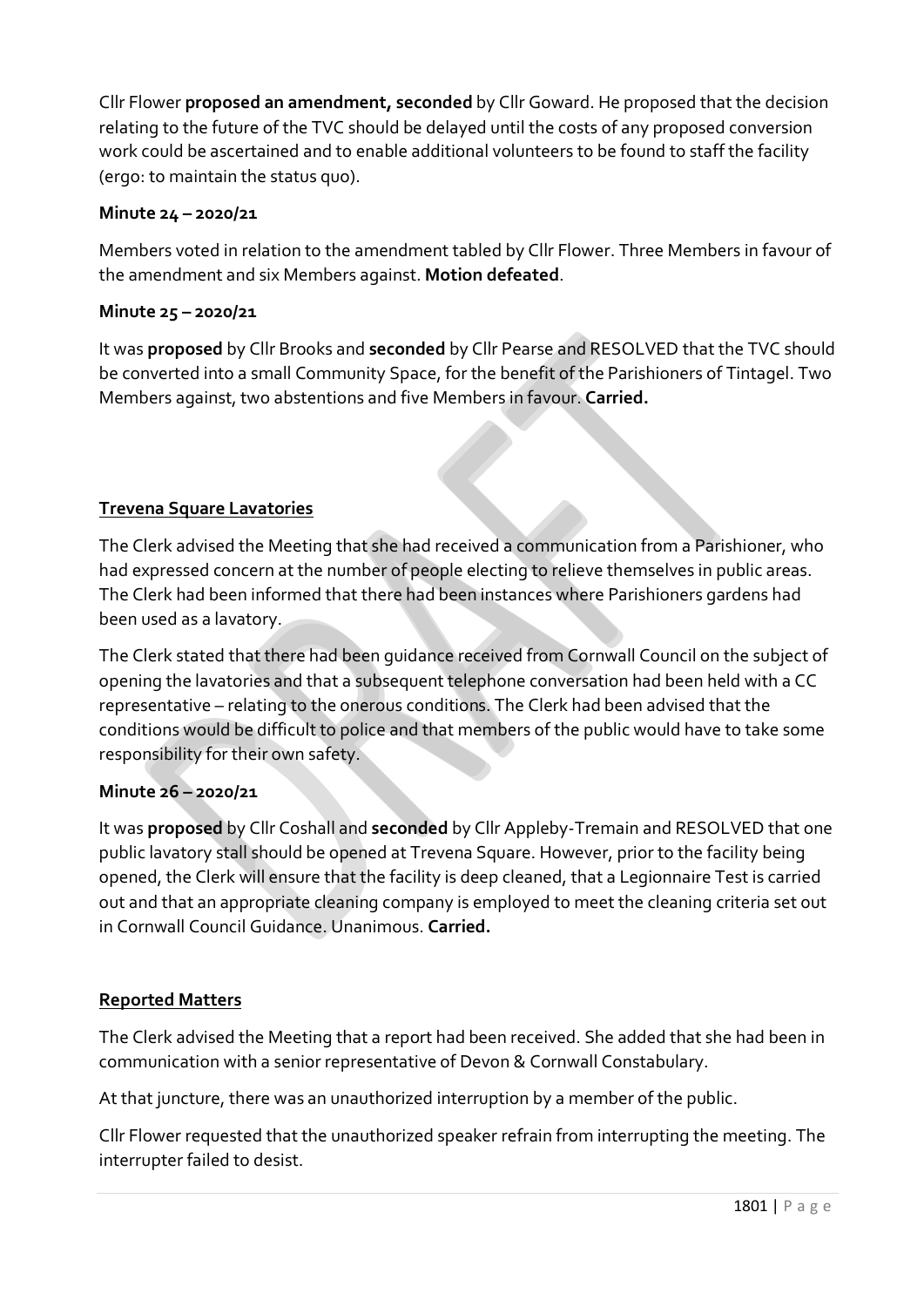### **Minute 27– 2020/21**

It was It was **proposed** by Cllr Brooks and **seconded** by Cllr Flower and RESOLVED that the Clerk would mute the person interrupting the meeting. Unanimous. **Carried.**

The interrupter then absented himself from the meeting.

#### **Correspondence**

The Clerk advised the Meeting that there had been a number of letters of support and thanks received from Parishioners. One hand-made card was displayed to Members.

Cllr Coshall added that she had also received several emails, thanking the Parish Council for the support provided to vulnerable Parishioners during the lockdown.

The Clerk advised the meeting that Cllr Coshall (prior to becoming a Parish Councillor) had singlehandedly delivered lavatory paper, bleach and soap, purchased by the Parish Council, to vulnerable households in the Parish. Members showed their appreciation by applauding Cllr Coshall.

#### **Appointment to Community Network Panel**

### **Minute 28– 2020/21**

The Clerk alluded to an email received from the Community Link Officer for the area, requesting that a representative from the Parish Council be appointed to replace a Tintagel Councillor, who has now retired.

Members felt that a joint appointment would be preferable.

It was **proposed** by Cllr Brookes, **seconded** by Cllr Pearse and RESOLVED that Cllr. Appleby-Tremain and Cllr. Coshall would be appointed as joint representatives of Tintagel Parish Council, on the Community Network Panel. Unanimous. **Carried.**

#### **Withdrawal of Service**

Members considered correspondence received from the local Cornwall Councillor. That person had openly stated, in writing, that he had withdrawn his 'support' to the Parish Council.

### **Minute 29– 2020/21**

It was It was **proposed** by Cllr Brooks and **seconded** by Cllr Flower and RESOLVED that the decision made by the local Cornwall Councillor would be accepted. Unanimous. **Carried.**

#### **Suspension of Standing Order 20**